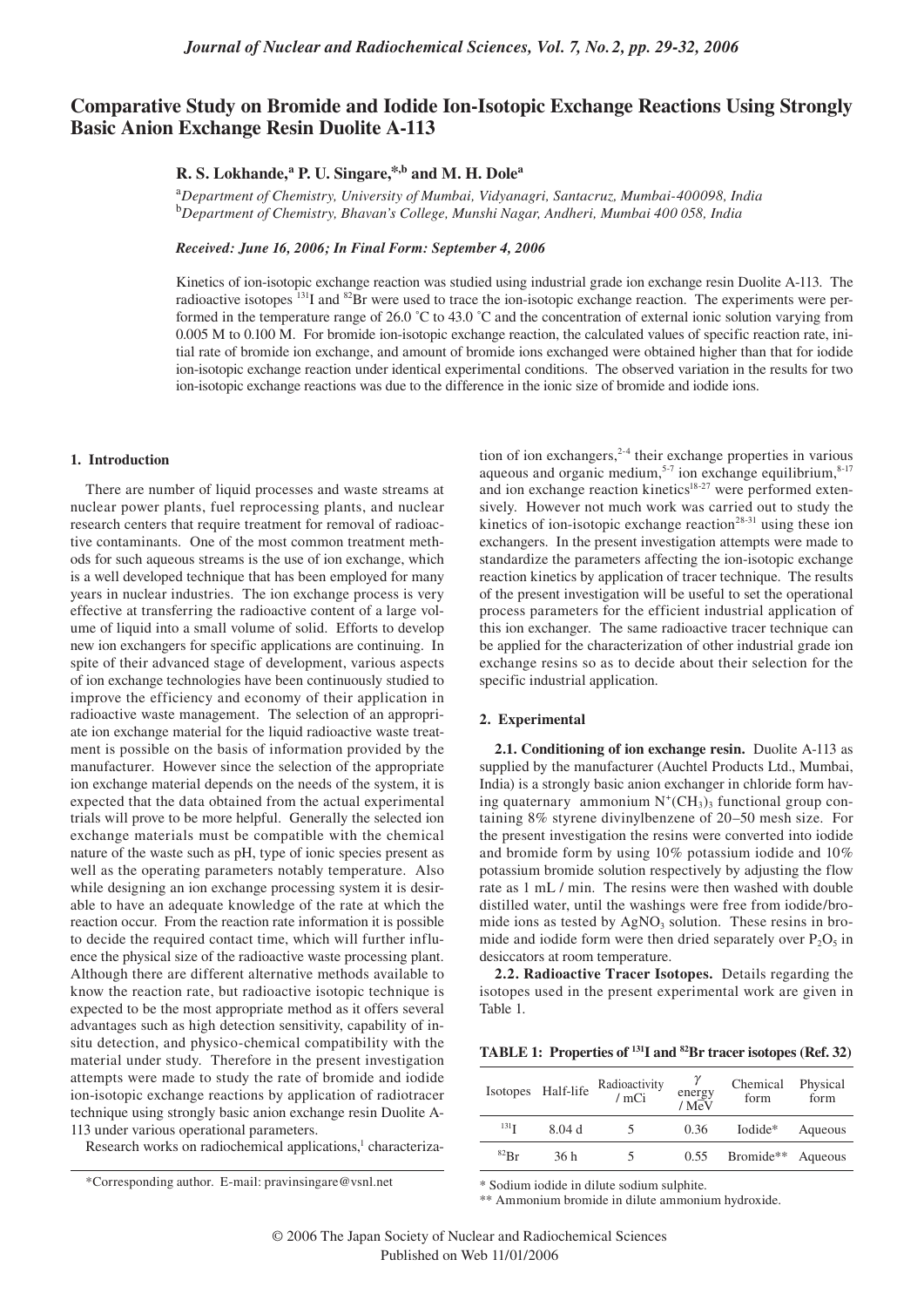**2.3. Study on kinetics of iodide ion-isotopic exchange reaction.** In a stoppered bottle 200 mL of 0.005 M iodide ion solution was labeled with diluted <sup>131</sup>I radioactive solution using a micro syringe, such that 1.0 mL of labeled solution has a radioactivity of around 15,000 cpm (counts per minute) when measured with  $\gamma$ -ray spectrometer having NaI (Tl) scintillation detector. Since only about 50–100 µL of the radioactive iodide ion solution was required for labeling the iodide ion solution, the iodide ion concentration will remain unchanged, which was further confirmed by potentiometer titration against  $AgNO<sub>3</sub>$ solution. The above labeled iodide ion solution of known initial activity was kept in a thermostat adjusted to 26.0 ˚C. The swelled and conditioned dry ion exchange resins in iodide form weighing exactly 1.000 g were transferred quickly into this labeled iodide ion solution which was vigorously stirred by using mechanical stirrer and the activity in cpm of 1.0 mL of solution was measured. The activity in cpm so measured represents initial activity at zero time. The solution was transferred back to the same bottle containing labeled iodide ion solution after measuring activity. The iodide ion-isotopic exchange reaction can be represented as:

$$
R-I + I^* \quad (aq) \iff R-I^* + I \quad (aq). \tag{1}
$$

Here R-I represents ion exchange resin in iodide form;  $I^*_{(aq)}$ represents aqueous iodide ion solution labeled with 131I radiotracer isotope.

The activity of solution was measured at a fixed interval of every 2.0 min. To know the activity exchanged at infinite time, the activity was measured after three hours. The activity measured at various time intervals was corrected for background counts. Due to the rapid iodide ion-isotopic exchange reaction taking place, the activity of solution decreases rapidly initially and then due to the slow exchange reaction the activity of the solution decreases slowly and finally remains nearly constant. Similar experiments were carried out with labeled iodide ion solution of various concentration in the range of 0.005 M to 0.100 M in the temperature range of 26.0 ˚C to 43.0 ˚C keeping amount of ion exchange resin in iodide form 1.000 g constant. The experiment was also performed by using different amount of ion exchange resin in iodide form in range of 1.000 g–5.000 g by using 0.005 M labeled iodide ion solution at a constant temperature of 26.0 ˚C.

**2.4. Study on kinetics of bromide ion-isotopic exchange reaction.** The experiment was performed in similar way as explained above by using labeled bromide ion solution of different concentrations in the temperature range 26.0 ˚C to 43.0 ˚C by using ion exchange resin in bromide form varying from 1.000 g to 5.000 g. Labeling the bromide ion solution was done by using dilute solution of radioactive <sup>82</sup>Br tracer isotope in the similar manner as explained above. The bromide ion-isotopic exchange reaction taking place can be represented as:

$$
R-Br + Br^* \underset{(aq)}{\iff} R-Br^* + Br \underset{(aq)}{\cdot}.
$$
 (2)

Here R-Br represents ion exchange resin in bromide form and Br<sup>\*-</sup><sub>(aq)</sub> represents aqueous bromide ion solution labeled with <sup>82</sup>Br radiotracer isotope.

#### **3. Results and Discussion**

In the present investigation, it was observed that due to the rapid ion-isotopic exchange reactions the activity of solution goes on decreasing sharply with time and then further the activity remains nearly constant due to slow exchange reaction. Preliminary studies $^{33, 34}$  shows that reaction was of first order. Therefore logarithm of activity was plotted against time. This gives a composite curve in which the activity initially decreases sharply and thereafter very slowly (Figure 1), evidently rapid



**Figure 1.** Kinetics of ion-isotopic exchange reactions using ion exchange resin Duolite A-113. 1.000 g of ion exchange resins in bromide and iodide form was equilibrated separately with 200 mL of 0.005 M (1 mmole) labeled bromide and iodide ion solutions respectively at a constant temperature of 26.0 ˚C for three hours. Activity of labeled iodide ion solution at complete equilibrium = 9120 cpm. Activity of labeled bromide ion solution at complete equilibrium = 6068 cpm.



**Figure 2.** Variation of log activity after resolution with time for ionisotopic exchange reactions using ion exchange resin Duolite A-113. See footnote of Figure 1.

and slow ion-isotopic exchange reactions were occurring simultaneously. The specific reaction rates for the rapid exchange reaction were obtained by resolving the composite curve in a manner similar to the determination of decay constants of radioactive isotopes in a mixture. The rapid ion-isotopic exchange reaction undergo completion in a short interval of time of about 15 to 20 min, however slow ion-isotopic exchange reaction continues over a much longer interval of time and the exchange reaction is assumed to reach the complete equilibrium after three hours. Hence the activity measured after three hours represents the activity of solution at complete equilibrium. At this later stage as the slow exchange process was the only reaction taking place, the log of activity due to slow process against time curve gives a straight line. Now the straight line was extrapolated back to zero time. The extrapolated portion represents the contribution of slow process to the total activity which now includes rapid process also. The activity due to slow process was subtracted from the total activity at various time intervals. The difference gives the activity due to rapid process only. The log of this activity after resolution was plotted against time which gives a straight line with negative slope (Figure 2). From the slope of this line the specific reaction rates (*k*) of rapid ion-isotopic exchange reaction were calculated. The amount of ions (Br/I) exchanged in mmol on the resin were obtained from the initial and final activity of solution and the amount of exchangeable ions in 200 mL of solution. From the amount of ions exchanged on the resin in mmol and the specific reaction rates (min<sup>-1</sup>), the initial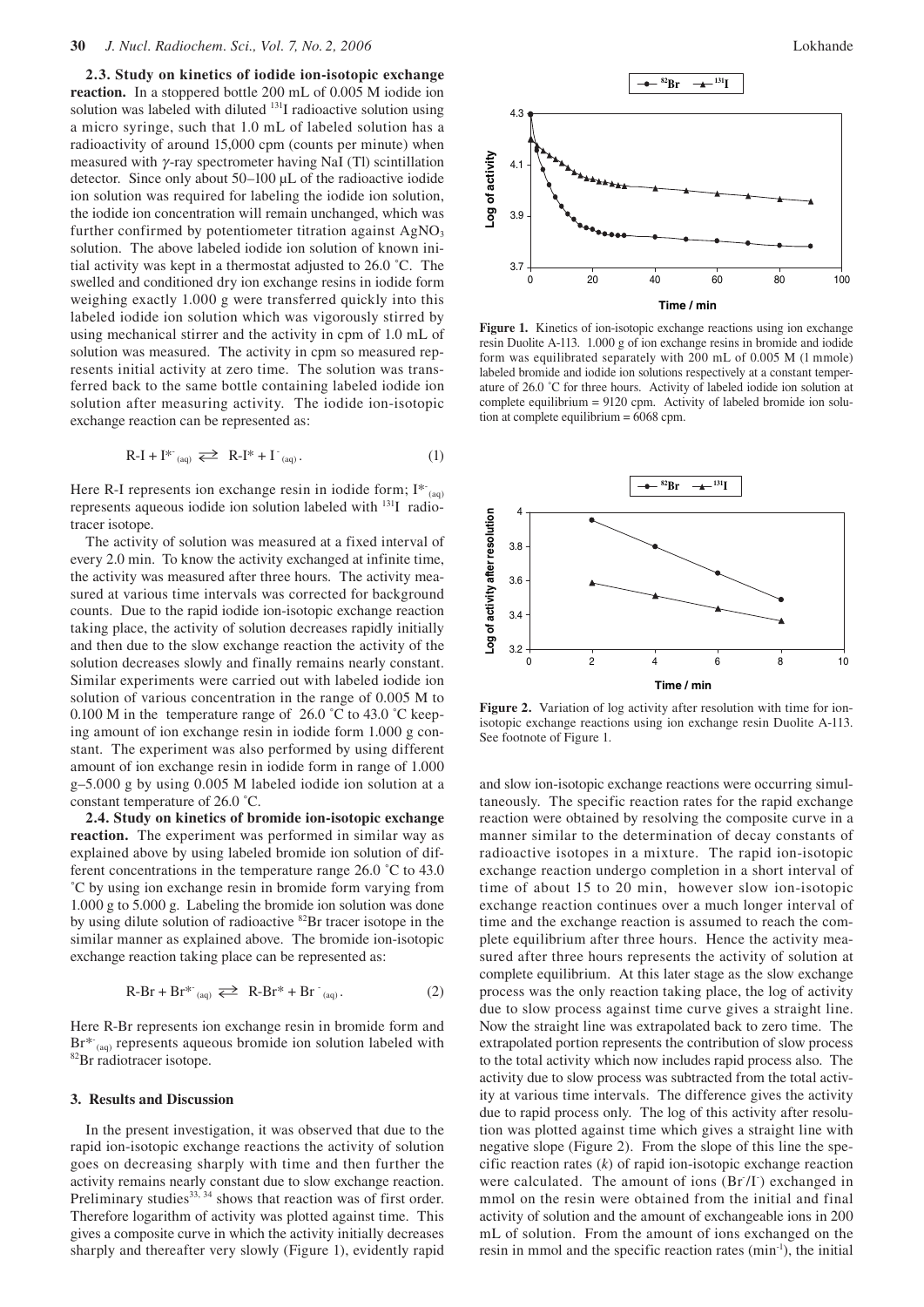**TABLE 2: Effect of concentration on ion-isotopic exchange reactions using ion exchange resin Duolite A-113**

| Concentration of<br>external labeled<br>ionic solution<br>(M) | Amount of ions<br>in 200 mL ionic<br>solution (mmol) | $R-Br + Br^*_{(aq)} \rightleftarrows R-Br^* + Br^*_{(aq)}$ |                                                  |                                                          | $R-I + I^*_{(aq)} \rightleftarrows R-I^* + I^*_{(aq)}$ |                                                 |                                                         |
|---------------------------------------------------------------|------------------------------------------------------|------------------------------------------------------------|--------------------------------------------------|----------------------------------------------------------|--------------------------------------------------------|-------------------------------------------------|---------------------------------------------------------|
|                                                               |                                                      | Specific<br>reaction rate<br>$(min^{-1})$                  | Amount of<br>bromide ions<br>exchanged<br>(mmol) | Initial rate of<br>bromide ion<br>exchange<br>(mmol/min) | Specific<br>reaction rate<br>$(min^{-1})$              | Amount of<br>iodide ions<br>exchanged<br>(mmol) | Initial rate of<br>iodide ion<br>exchange<br>(mmol/min) |
| 0.005                                                         | 1.0                                                  | 0.177                                                      | 0.743                                            | 0.132                                                    | 0.112                                                  | 0.528                                           | 0.059                                                   |
| 0.010                                                         | 2.0                                                  | 0.175                                                      | 1.210                                            | 0.212                                                    | 0.110                                                  | 0.762                                           | 0.084                                                   |
| 0.020                                                         | 4.0                                                  | 0.173                                                      | 2.347                                            | 0.406                                                    | 0.113                                                  | 1.550                                           | 0.175                                                   |
| 0.100                                                         | 20.0                                                 | 0.180                                                      | 10.68                                            | 1.923                                                    | 0.111                                                  | 5.117                                           | 0.568                                                   |

1.000 g of ion exchange resins in bromide and iodide form was equilibrated separately with 200 mL of labeled bromide and iodide ion solution respectively of different concentrations at a constant temperature of 26.0 ˚C for three hours.

**TABLE 3: Effect of amount of ion exchange resin on ion-isotopic exchange reactions using ion exchange resin Duolite A-113**

| Amount of ion<br>exchange resin<br>(g) |                                           | $R-Br + Br^*_{(aq)} \rightleftarrows R-Br^* + Br_{(aq)}$ |                                                          | $R-I + I^*_{(aq)} \rightleftarrows R-I^* + I_{(aq)}$ |                                              |                                                      |  |
|----------------------------------------|-------------------------------------------|----------------------------------------------------------|----------------------------------------------------------|------------------------------------------------------|----------------------------------------------|------------------------------------------------------|--|
|                                        | Specific reaction<br>rate<br>$(min^{-1})$ | Amount of<br>bromide ions<br>exchanged<br>(mmol)         | Initial rate of<br>bromide ion<br>exchange<br>(mmol/min) | Specific reaction<br>rate<br>$(min^{-1})$            | Amount of iodide<br>ions exchanged<br>(mmol) | Initial rate of iodide<br>ion exchange<br>(mmol/min) |  |
|                                        | 0.177                                     | 0.743                                                    | 0.132                                                    | 0.112                                                | 0.528                                        | 0.059                                                |  |
| $\overline{c}$                         | 0.197                                     | 0.696                                                    | 0.137                                                    | 0.161                                                | 0.538                                        | 0.086                                                |  |
| 3                                      | 0.216                                     | 0.754                                                    | 0.162                                                    | 0.204                                                | 0.557                                        | 0.113                                                |  |
| 4                                      | 0.265                                     | 0.764                                                    | 0.202                                                    | 0.221                                                | 0.578                                        | 0.127                                                |  |
|                                        | 0.293                                     | 0.786                                                    | 0.230                                                    | 0.253                                                | 0.583                                        | 0.147                                                |  |

Different amount of ion exchange resins in bromide and iodide form was equilibrated separately with 200 mL of 0.005 M (1 mmol) labeled bromide and iodide ion solution respectively at a constant temperature of 26.0 ˚C for three hours.

| Temperature<br>°C |                                           | $R-Br + Br^*_{(aq)} \rightleftarrows R-Br^* + Br_{(aq)}$ |                                                          | $R-I + I^*_{(aq)} \rightleftarrows R-I^* + I_{(aq)}$ |                                              |                                                         |  |
|-------------------|-------------------------------------------|----------------------------------------------------------|----------------------------------------------------------|------------------------------------------------------|----------------------------------------------|---------------------------------------------------------|--|
|                   | Specific<br>reaction rate<br>$(min^{-1})$ | Amount of<br>bromide ions<br>exchanged<br>(mmol)         | Initial rate of<br>bromide ion<br>exchange<br>(mmol/min) | Specific<br>reaction rate<br>$(min^{-1})$            | Amount of iodide<br>ions exchanged<br>(mmol) | Initial rate of<br>iodide ion<br>exchange<br>(mmol/min) |  |
| 26.0              | 0.177                                     | 0.743                                                    | 0.132                                                    | 0.112                                                | 0.528                                        | 0.059                                                   |  |
| 32.0              | 0.187                                     | 0.756                                                    | 0.141                                                    | 0.136                                                | 0.640                                        | 0.087                                                   |  |
| 43.0              | 0.203                                     | 0.940                                                    | 0.191                                                    | 0.168                                                | 0.828                                        | 0.139                                                   |  |

## **TABLE 4: Effect of temperature on ion-isotopic exchange reactions using ion exchange resin Duolite A-113**

1.000 g of ion exchange resins in bromide and iodide form was equilibrated separately with 200 mL of 0.005 M (1 mmol) labeled bromide and iodide ion solutions respectively at various temperatures for three hours.

rate of (Br/I) ion exchanged in mmol/min was calculated.

Because of smaller ionic size of bromide ions as compared to that of iodide ions, it was observed that the exchange of bromide ions occurs at the faster rate than that of iodide ions. Hence under identical experimental conditions, the specific reaction rate /min<sup>-1</sup>, amount of ion exchanged in mmol and initial rate of ion exchange in mmol/min are calculated to be higher for bromide ion-isotopic exchange reaction than that of iodide ion-isotopic exchange reaction as summarized in Tables 2–4. For both bromide and iodide ion-isotopic exchange reaction under identical experimental conditions of temperature 26.0 ˚C, amount of ion exchange resin 1.000 g, the values of specific reaction rate remains nearly constant even though the concentration of external exchangeable ionic solution was varied twenty times i.e. from 0.005 M to 0.100 M as shown in Table 2. However when the concentration of ionic solution was



**Figure 3.** Effect of concentration on ion-isotopic exchange reactions using ion exchange resin Duolite A-113. See footnote of Table 2.